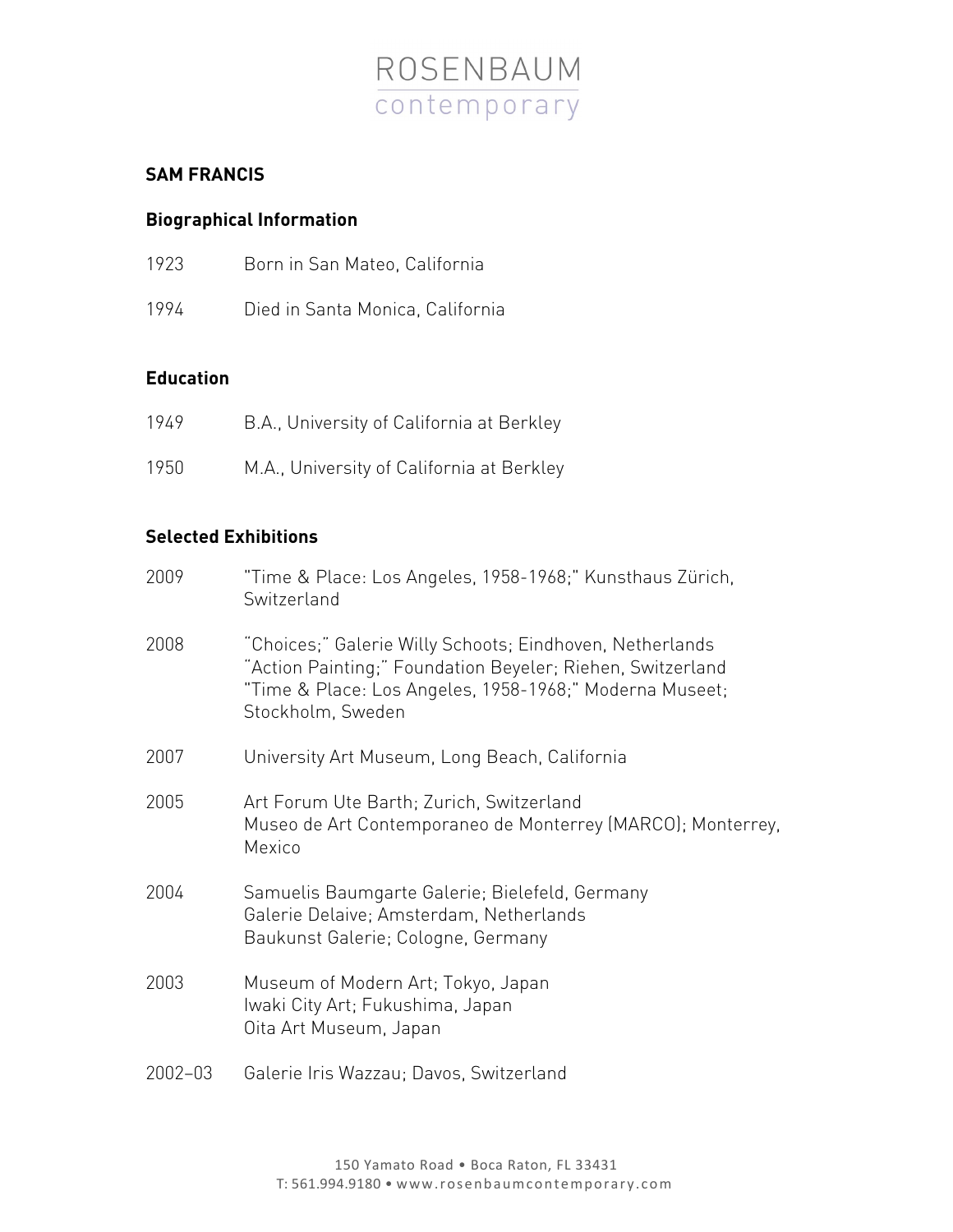

# **Selected Exhibitions (continued)**

| 2002      | Galerie Andreas Baumgarti; Munich, Germany<br>Lovers Fine Arts; Gstaad, Switzerland<br>Museum of Modern Art; Toyama, Japan<br>Kawamura Memorial Museum; Chiba, Japan<br>Museum of Art; Eime, Japan<br>University of Michigan Museum of Art; Ann Arbor, Michigan                                                                                                 |
|-----------|-----------------------------------------------------------------------------------------------------------------------------------------------------------------------------------------------------------------------------------------------------------------------------------------------------------------------------------------------------------------|
| 2001      | Alan Cristea Gallery; London, England in association with Jonathan<br>Novak Contemporary Art                                                                                                                                                                                                                                                                    |
| 1999-2001 | The Museum of Contemporary Art; Los Angeles, California                                                                                                                                                                                                                                                                                                         |
| 2000      | Lawrence Rubin, Greenberg, Van Doren Fine Art; New York<br>Galerie Delaive; Amsterdam, Netherlands<br>Richard Gray Gallery, New York and Chicago, Illinois<br>Idemitsu Museum of Arts; Tokyo and Osaka, Japan                                                                                                                                                   |
| 1999      | The Museum of Contemporary Art; Los Angeles, California                                                                                                                                                                                                                                                                                                         |
| 1998      | Dorothy Blau Gallery; Bal Harbour, Florida<br>Thomas Segal Gallery; Baltimore, Maryland<br>ACA Galerie; Münich, Germany<br>Gallery Guy Pieters, Knokke, Belguim<br>Bobbie Greenfield Gallery; Los Angeles, California<br>Gallery Delaive; Amsterdam, Netherlands<br>Galleria d'Arte il Gabbiano; Rome, Italy                                                    |
| 1997      | Frederick M. Weisman Museum of Art, Pepperdine University of<br>Malibu, California<br>André Emmerich Gallery, New York<br>Manny Silverman Gallery; Los Angeles, California<br>Museo d'Arte; Mendrisio, Switzerland<br>Richard Gray Gallery; Chicago, Illinois<br>Gallery Delaive; Amsterdam, Netherlands<br>Galerie Pascal Retelet; Saint-Paul-de-Vence, France |
| 1996      | Smith-Andersen Gallery; Palo Alto, California<br>Sogetsu Art Museum; Tokyo, Japan<br>Galerie Delaive; Amsterdam, Netherlands                                                                                                                                                                                                                                    |